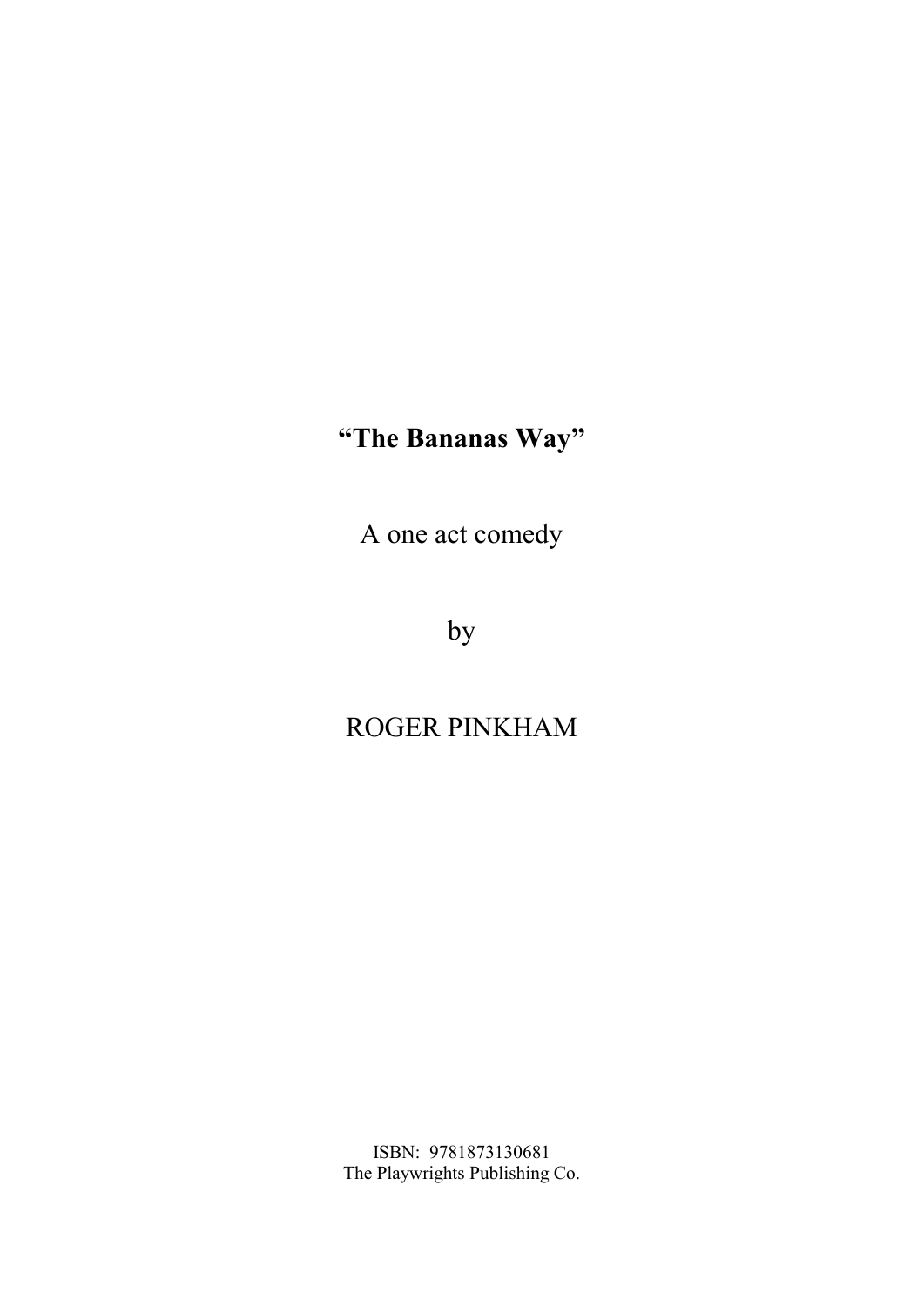Performances or readings of this play may not legally take place before an audience without a licence obtainable on application to:

> The Playwrights Publishing Co., 70 Nottingham Road, Burton Joyce, Nottingham, U.K., [44] (0)1159-313356 playwrightspublishingco@yahoo.com

To avoid possible disappointment, application should be made, preferably in writing, as early as possible, stating: -

- (i) Name and address of applicant
- (ii) Name and address of Society;
- (iii) Name and address of theatre or hall where performance(s) would be held;
- (iv) Times and dates of performances.

A fee will be charged for this licence which must be paid prior to the first performance otherwise the licence is automatically cancelled and the performance becomes illegal.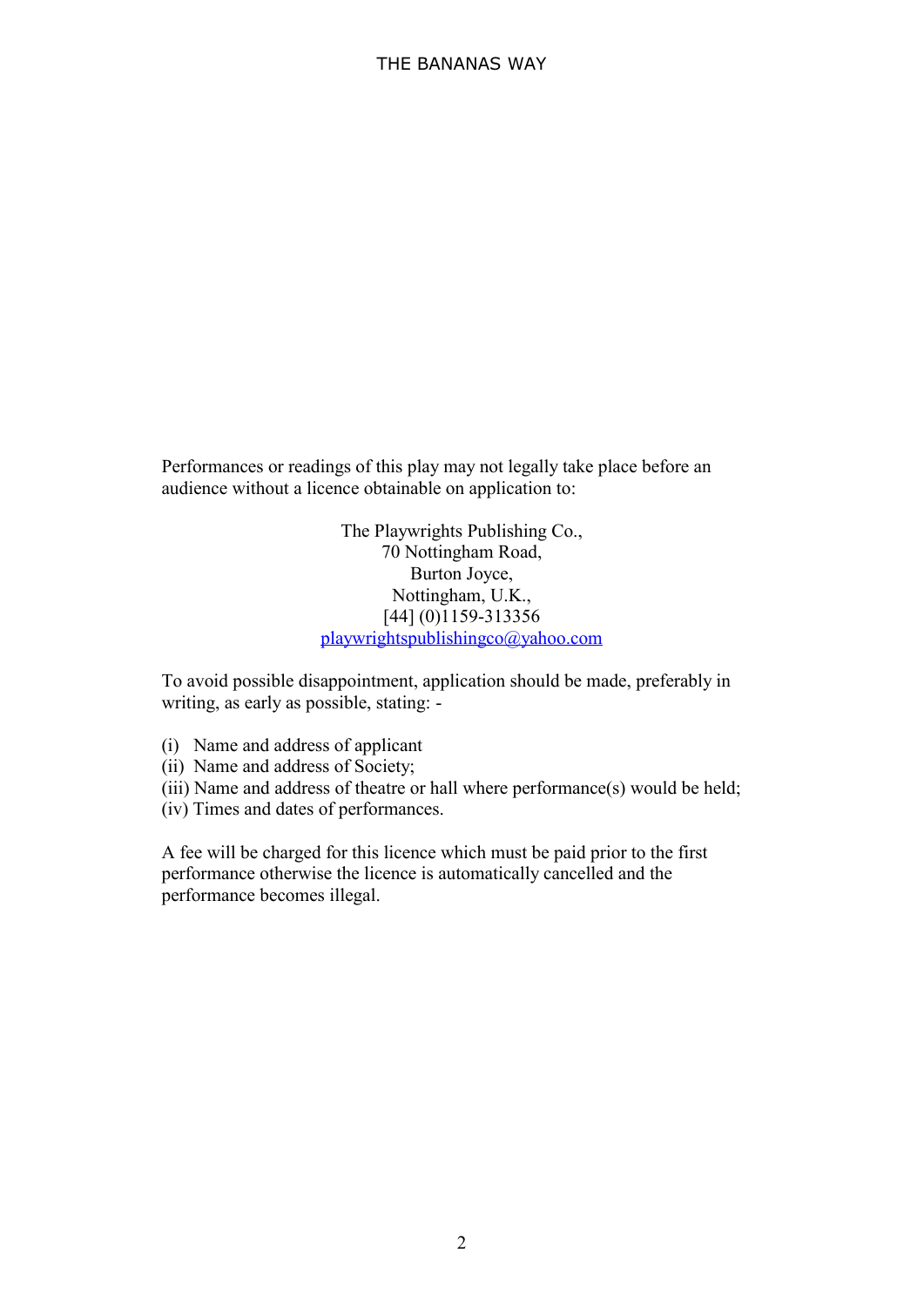#### THE BANANAS WAY

### **CHARACTERS** in order of appearance

**CASSIE** – the part owner of 'Frocks' the model agency. She is of sprightly middle age, elegantly dressed, histrionic, sharp, doesn't bear fools gladly

**STEPHEN** – around 25-30, photographer of models; slightly but only slightly camp; runs with the hare and the hounds. Toy-boy lover of **CASSIE's**

**ANDREE** – a rather plump aging model; not very bright, sentimental, soft and desperate to keep her threatened job. Married to **ROBERT**

**ROBERT** – **CASSIE's** former business partner; middle-aged, solidly built, ponderous in thought; serving a prison sentence for **CASSIE's** tax misdemeanours. Married to **ANDREE**

### **SYNOPSIS**

'Frocks' is in a mess. **CASSIE** has forged the tax returns and **ROBERT** her business partner has found himself in prison for it. Meanwhile **CASSIE** is reforming the business, has sacked or lost the models with the exception of **ANDREE** who is next to get the chop, which **CASSIE** pins on **STEPHEN. ANDREE** turns up for her last 'shoot' which **CASSIE** rubbishes. But **STEPHEN** has a soft spot for **ANDREE** and takes some photos of her in case she is sacked. **CASSIE** then sacks **ANDREE.** While she is weeping over this with **STEPHEN's** arms around her **ROBERT** enters. He has just been released from prison and is keen to sort out **CASSIE.** Also it gets to him slowly that **ANDREE,** his wife, is too friendly with **STEPHEN** and that needs sorting out.

In the end it is **ROBERT**, still a partner in the business, who compromises **CASSIE,** forces her to re-employ **ANDREE** and re-establishes the agency to cater for middle aged women.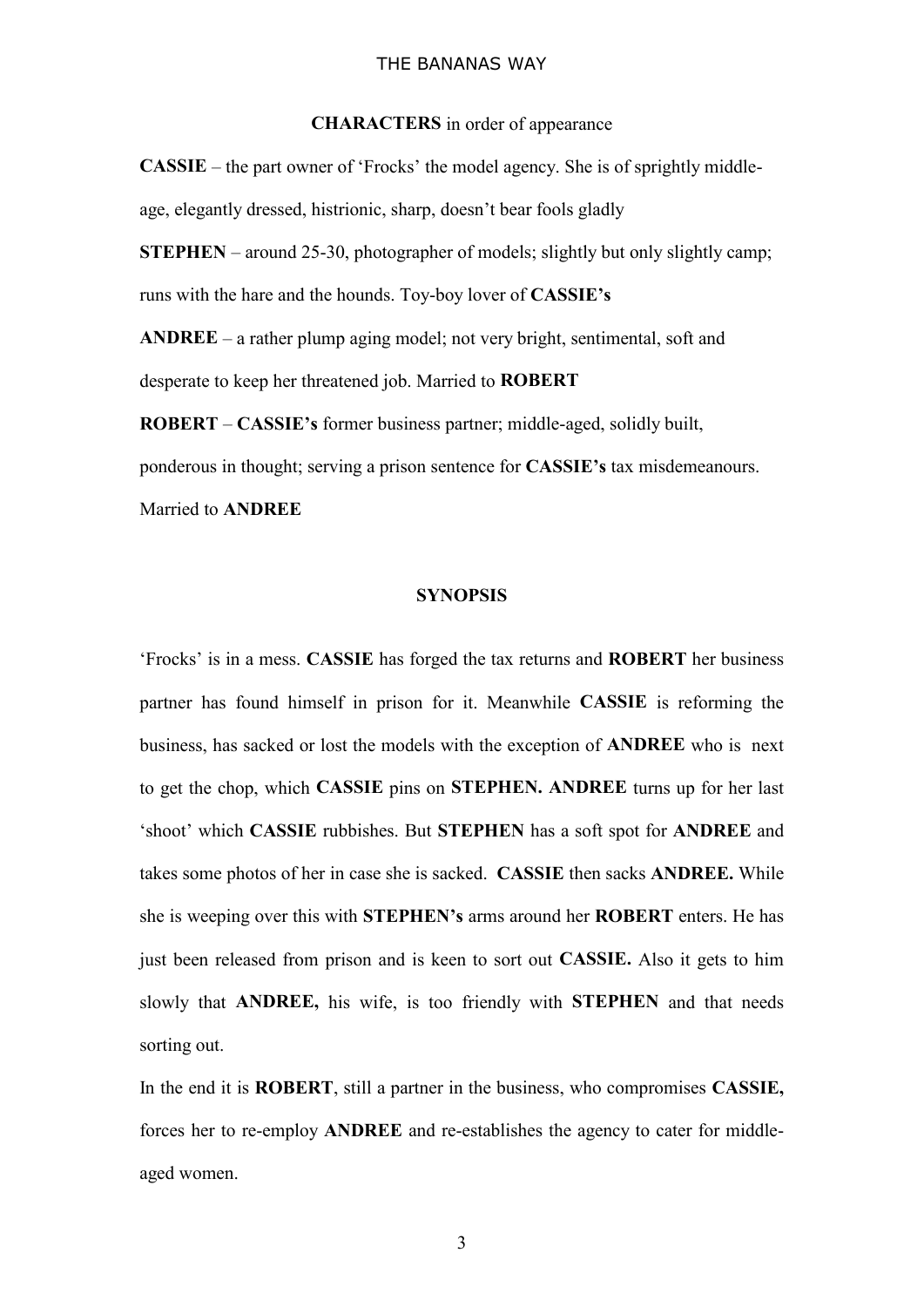### **SETTING**

 **CASSIE's** 'vision' for 'Frocks' should be reflected in a few pieces of bright and shiny modernist furniture – just one rail of frocks – bright lighting and a white floor cloth. Fairly prominent is a cardboard column coloured like chocolate for use in an upcoming advert for chocolate. Large photos of **CASSIE** should decorate the 'walls'. It is morning.

SCENE: the studio of 'Frocks' as described.

**(CASSIE** the owner, *elegant, poised, sits brooding, as* **STEPHEN** *– in jeans and open-necked loose plaid shirt - fiddles with his camera on tripod)*

**CASSIE**: *(Suddenly jumping up)* What I want.. what I *really* want is a new gamut of slender-legged, blank eyed zombies who'll do my bidding. No questions asked. Who'll fill in a new chapter in the history of this model agency. And save it. Hear me Stephen?

**STEPHEN**: *(Fiddling)* Yeh.

**CASSIE**: When I click my fingers so *(clicks)* they will *sprint*, not *run* into position in your camera lens. They will dart like fish into focus -

**STEPHEN**: *(Startled)* - Yeh? They will?

**CASSIE**: - and turn into A list models. Long-legged, brainless, handsome zombies. Just like that. Off they go. Click!

**STEPHEN**: Yeh. Like that? *(Laughs. Clicks)*

**CASSIE**: That's RIGHT - *(Clicks)*

*(They click together)*

**CASSIE**: - bearing on their slender backs masterpieces of fashion!

**STEPHEN:** So where are they? Hiding in the woodwork?

**CASSIE**: Stephen you know damn well where they are

**STEPHEN**: Out of work

**CASSIE**: Of course. (Pause) You see one must have standards

- **STEPHEN:** So you fired them all and I have nothing to shoot. Not a sausage
- **CASSIE**: A sausage would be hard to photograph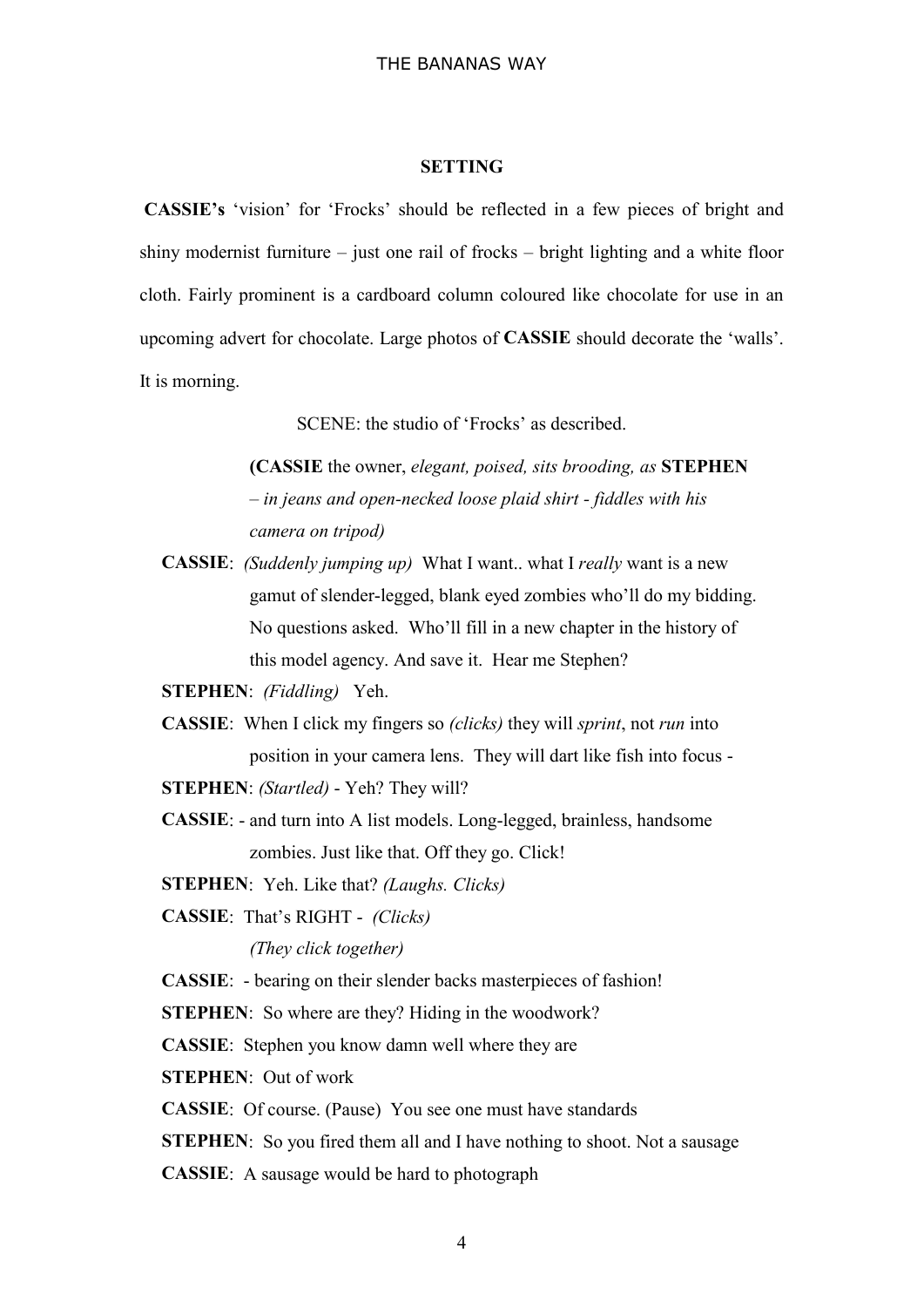**STEPHEN**: Not by me

**CASSIE**: And the joke is, the one I want to fire, *need* to fire, before she beggars me is Andree! that large bottomed slug. *She* is going to be the end of an era if I have *any* breath in my body!

**STEPHEN**: Poor old Andree. Coming here today remember

- **CASSIE**: Maybe you could be stern with her. Bully her. Make her feel small so that she runs screaming out of here for ever. Could you do that for me?
- **STEPHEN**: No
- **CASSIE**: Take care Stephen. I've got my eye on you. Who gave you the lovely socks you're wearing? Who gave you your chest wax? Your pocket money? Your camera even?

**STEPHEN**: You did

**CASSIE**: Right. And who... who wasn't *that* good in bed last night? Answer

**STEPHEN**: You

- **CASSIE**: Rubbish! I gave my all. Sacrificing myself as usual. *(Thoughtful)* It's that Andree again. I was thinking of *her*. How she interrupts even our tenderest moments. Yes, she was there - at the end of the bed – smiling. Smiling *compassionately!* as if *I* had done something wrong! Intolerable!
- **STEPHEN**: Should have been thinking of *me.* Not her

**CASSIE**: Well you were there.. somewhere

- **STEPHEN**: That's it. She *has* to put her foot in the door, poor thing. She -
- **CASSIE**: Short of killing her I don't know how to squash her. Do you?

**STEPHEN**: *(Alarmed)* Me?

**CASSIE**: Is there someone else in the room? . . Come on Steve you're always so bright, so helpful. So full of imagination often

**STEPHEN**: Not today

**CASSIE**: Your pictures have made us millions

**STEPHEN**: *I* haven't seen any of it

- **CASSIE**: Thousands is what I meant. (Softly) Don't turn vicious now. You're paid a whale's salary as it is. ... Come here
- **STEPHEN**: No. You're in a sour mood

**CASSIE**: Let me stroke your hair. It calms me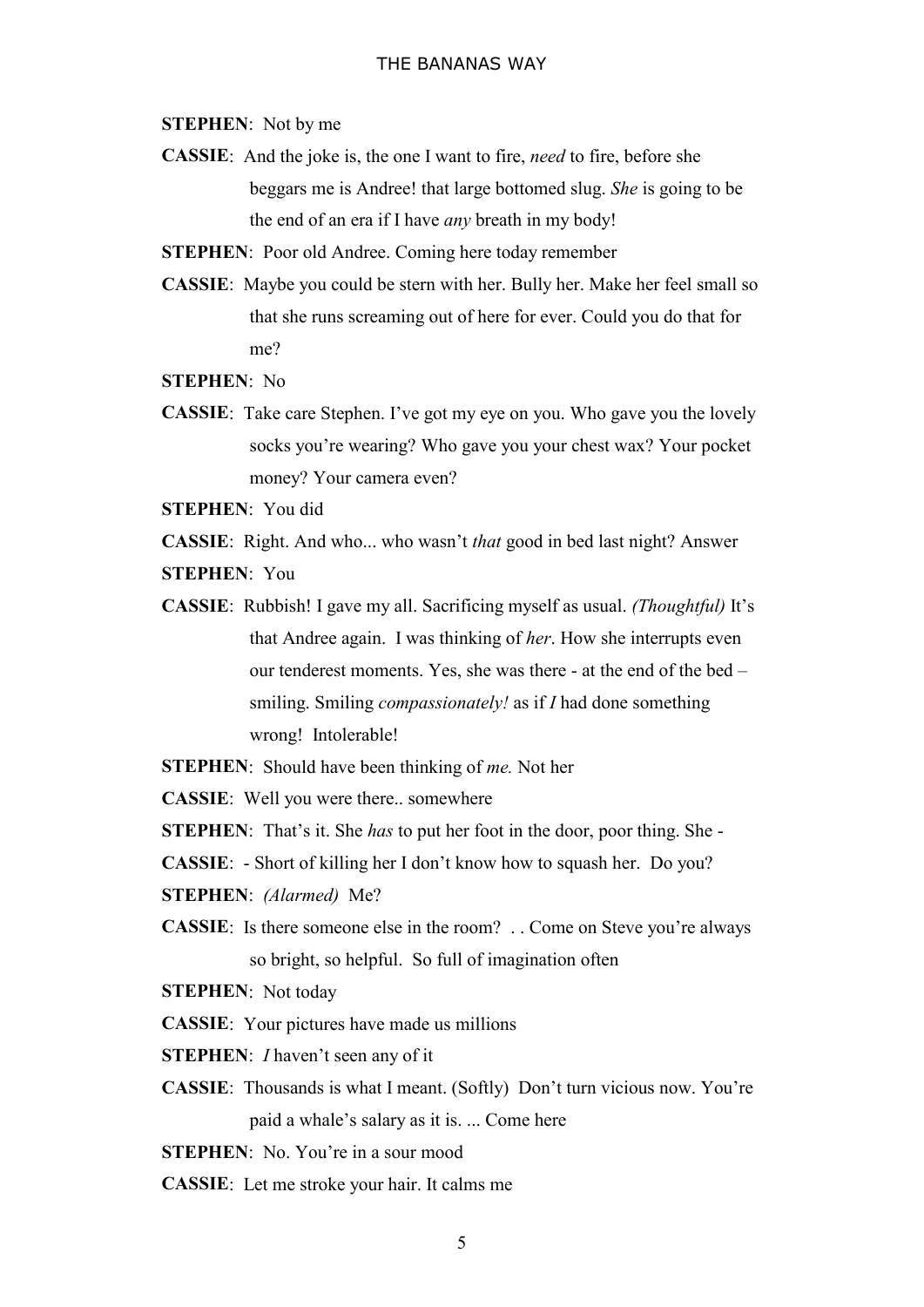**STEPHEN**: I've just washed it

**CASSIE**: Come on, lover. Calm me

*(He goes unwillingly and sits at her feet)*

- **CASSIE**: Let's forget Medusa. *(Stroking his head)* I like it when it's so soft and yielding… Stephen, in all those heaps of girl friends you've been through isn't there *anyone* of tender age to replace Andree? ... Think for me
- **STEPHEN**: *(Thinks hard)* Millicent? Perhaps
- **CASSIE**: Millicent? Millicent who?
- **STEPHEN**: McCreevey
- **CASSIE**: Oh no! Not with a name like that. No good
- **STEPHEN**: *(Levelling)* So *why* have the others vanished?
- **CASSIE**: Not my fault. One must have standards, as I've said
- **STEPHEN:** Long list of failure isn't it? When I came here to take pictures there were new people. Gorgeous crumpet kept turning up. Could do anything you liked with them -
- **CASSIE**: *(Angrily)* Oh? What have you been up to? What did you do with them? Go on
- **STEPHEN**: *(Ignoring this)* There was Kathy. Now what happened to her?
- **CASSIE**: *(Laughs)* She fell off her high heels. Disastrously
- **STEPHEN**: And Briony?
- **CASSIE**: Off a bar stool, poor thing
- **STEPHEN:** And Sugar? What happened to her?
- **CASSIE**: She's in gaol. For the usual thing
- **STEPHEN**: And Melanie?
- **CASSIE**: Vanished. Just gone
- **STEPHEN:** And now you want to get rid of Andree the only one left. That's silly
- **CASSIE**: No, no, no! I know what I'm doing. Okay, she may be all right for modelling bed-socks, thermals or duvet covers, but that's *not* what we're doing now. It's to be what modelling's all about - glamour all the way! (Her mobile rings) Welcome stranger. Yes? YES. What's your name? You'd rather not. Mysterious, eh? Come round. We want to see you. You sound absolutely gorgeous